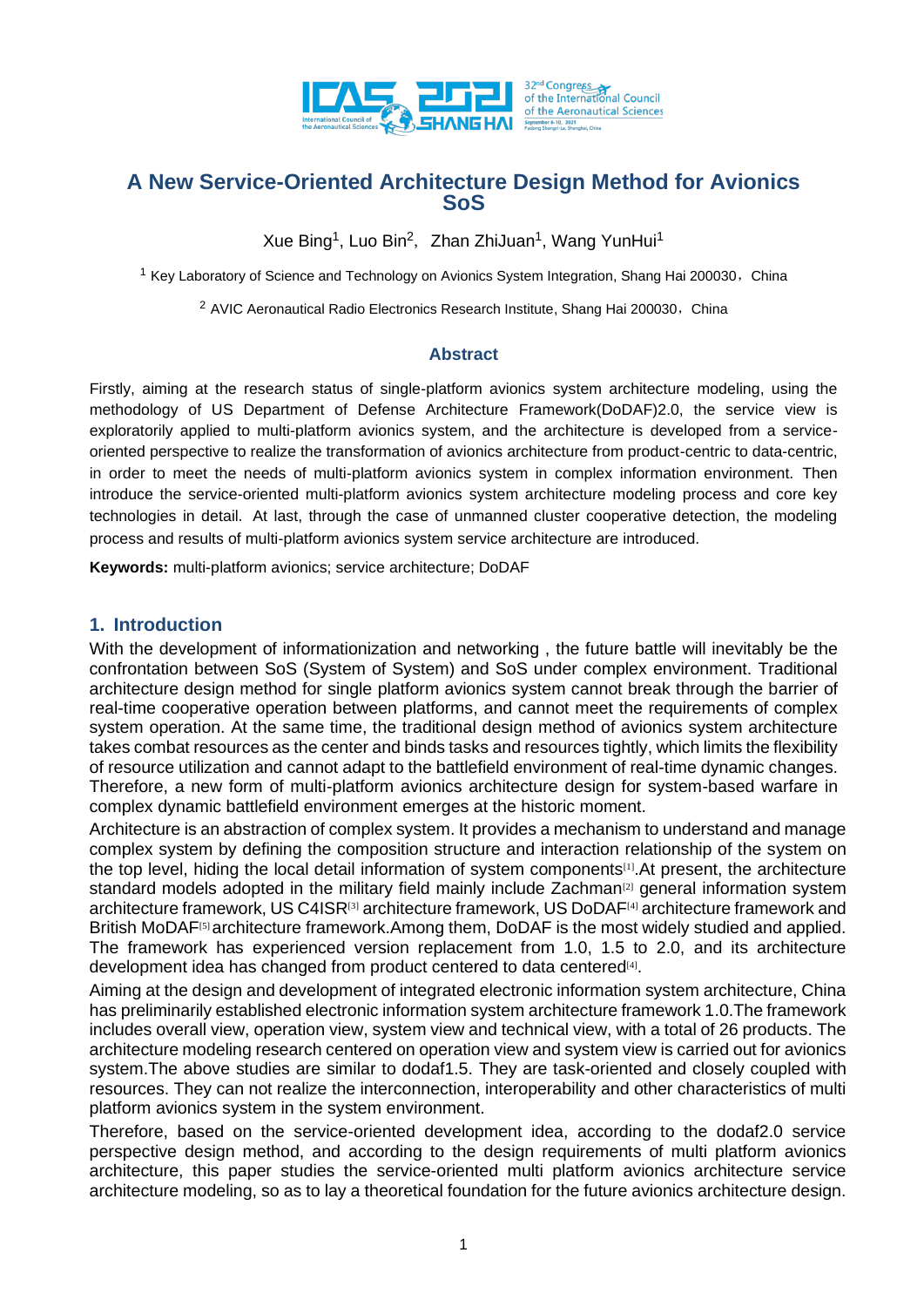## **2. Introduction to Modeling Idea and Model of Avionics System Service Architecture**

### 2.1 Proposal of Modeling Idea of Avionics System Service Architecture

The traditional single platform avionics system architecture design idea adopts dodaf1.5 framework and is divided into "operation view, system view and technical view". The operation view describes the tasks and applications of the operation concept, the system view describes the system design of specific resources, and the technical view describes the technical constraints and standards in the task operation. The operation view and system view are bound and associated. Based on the task activities in the operation view, the composition and function of system resources are designed, and the task activities are closely coupled with specific resources. As shown in Figure 1, task activities need system, system function support and information exchange, and data exchange support between underlying systems. From a fundamental point of view, it can provide a service-oriented resource integration mechanism to effectively solve the problem of "interconnection, interworking and interoperability" between system resources under certain mission requirements.



Figure 1 –Relationships among Views in DoDAF1.5

The modeling idea of avionics system service architecture puts forward a possible solution. By encapsulating the resource functions into services, the loose coupling characteristics of services can be used to shield the differences between different developers, different platforms and technical implementations, which can effectively reduce the difficulty of system resource integration. At the same time, the interaction process between services can be adjusted to adapt to the change of task activity process in the operation view; Through the dynamic nature of services, as long as the alternative services can provide consistent interfaces and functions, the problems of dynamic joining and exiting caused by system resources failure can be effectively solved.

Establish a service view description between the operation view and the system view, describe the service definition, service management and the interaction process between services from a serviceoriented perspective, and analyze how the service view dynamically integrates system resources under dynamic task changes, which can solve the separation between the activity process logic in the operation view and the implementation of specific system resources in the system view, Improve the reliability and adaptability of architecture design and its corresponding system in the future architecture environment. The service view idea is shown in Figure 2.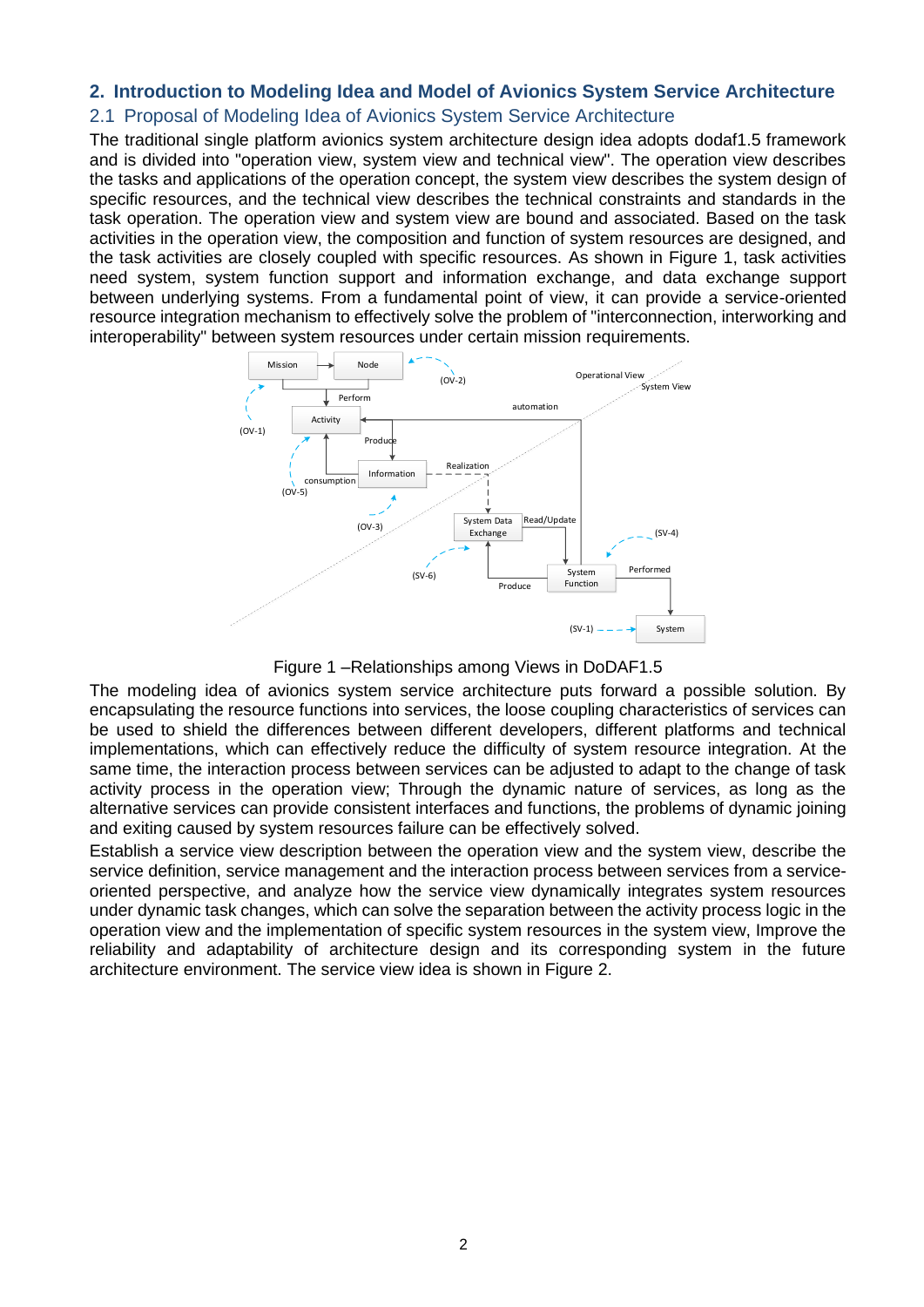

Figure 2 –Service View Thought

### 2.2 Introduction to Avionics System Service Architecture Model

The basic process of service architecture modeling is shown in Figure 3. The service architecture include following product models: service interface representation model (SvcV-1), service resource flow representation model (SvcV-2), service and system matrix (SvcV-3a), service function representation model (SvcV-4), service and activity tracking matrix (SvcV-5), service event tracking representation model (SvcV-10c) and service state transition representation model (SvcV-10b). The specific products are as follows.



Figure 3 –Service Architecture Modeling Process

(1) Service Interface Representation Model (SvcV-1)

Svcv-1 describes the services, service items and their interconnection relations, which is used to define service concept, define service options, obtain service resource flow requirements, prepare capability integration plan, manage service integration transactions and prepare task plan (define capabilities and actors). Svcv-1 takes on the OV-2 resource flow description view, determines the services and service interfaces contained in all resources, and finally outputs the service interfaces and services by analyzing the resources involved in the task.

(2) Service Flow Representation Model (SvcV-2)

Svcv-2 describes the resource flows that need to be exchanged between services, which is used to standardize resource flows. Svcv-2 takes on OV-2 resource flow view and Svcv-1 service interface view. Through analyzing the interaction relationship of resource flow, it determines the resource interaction relationship between service interfaces residing on resources, and finally outputs the resource interaction relationship between service interfaces.

(3) Service and System Matrix (SvcV-3a)

SvcV-3a describes the relationship between various systems and services in a specific "architecture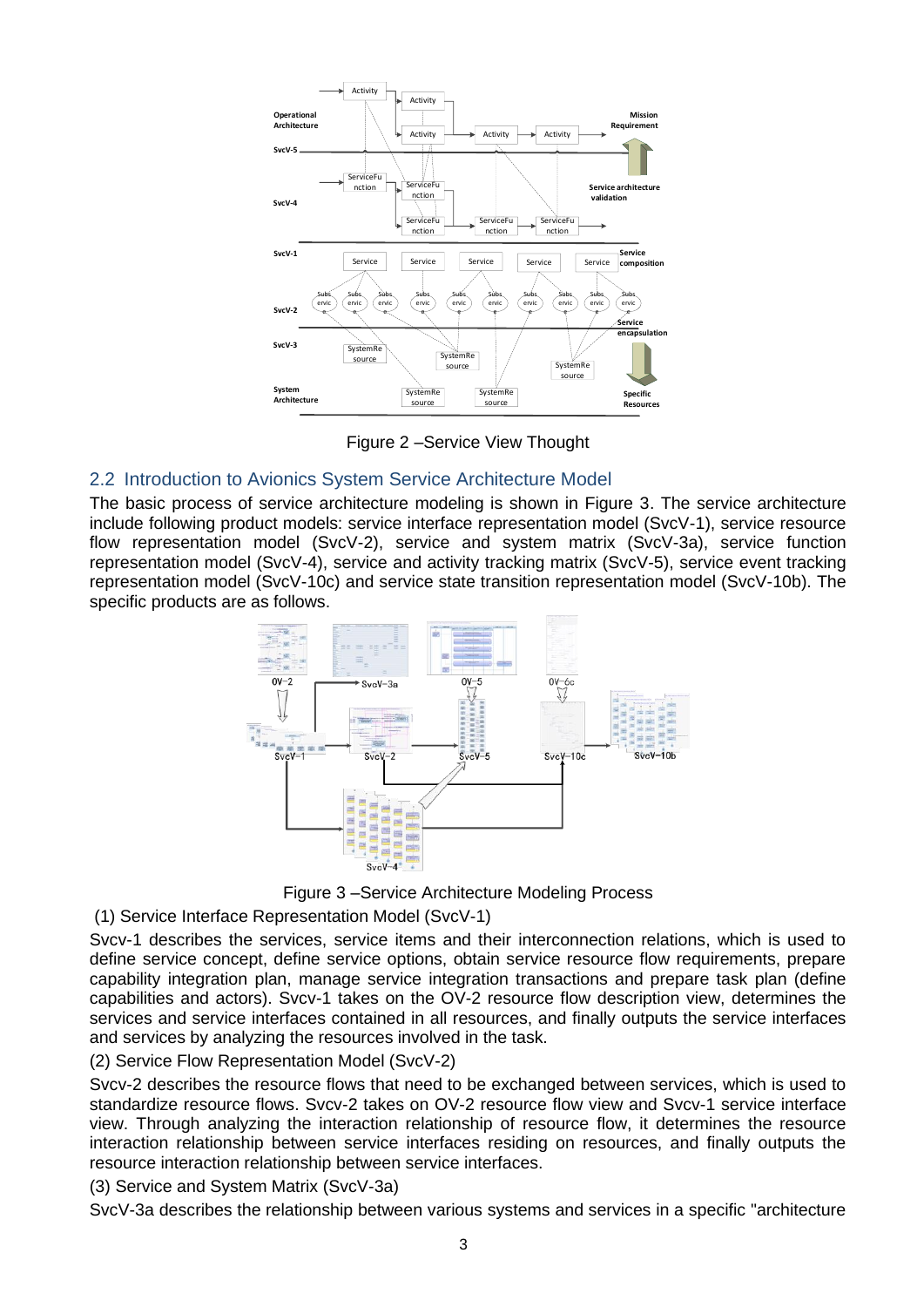description", which is used to summarize the interoperability characteristics of system and service resource interaction, interface management, and comparison solution options. SvcV-3a takes on SvcV-1, analyzes the resource composition of specific architecture, and deploys services. It is the bridge between service layer and resource layer, and finally outputs the mapping matrix between services and system.

(4) Service Function Representation Model (SvcV-4)

SvcV-4 describes the functions implemented by services and service data flows, which are used to describe task job flows, identify service function requirements, decompose service functions, and associate relevant personnel and service functions. SvcV-4 takes on SvcV-1, analyzes the service functions that each service can realize according to the professional knowledge, and finally outputs all the service functions.

(5) Service and Activity Tracking Matrix (SvcV-5)

SvcV-5 describes the mapping between each service (activity) and the task activity (activity) they support, which is used to track service functional requirements and user requirements, track solution options and requirements, identify overlaps or gaps. SvcV-5 takes on OV-5 and SvcV-4, automatically generates the column vector of the matrix according to the activities in OV-5, automatically generates the row vector of the matrix according to the service function in SvcV-4, fills the mapping relationship between the activities and the service function into the matrix elements, and finally outputs the mapping relationship between the activities and the service function.

(6) Service Event Tracking Representation Model (SvcV-10c)

SvcV-10c describes the precise order of specific events of services, which is used to analyze resource events affecting tasks (business), analyze (dynamic) behaviors, and identify non-functional system requirements. SvcV-10c takes on OV-6c, SvcV-2 and SvcV-4. According to the event sequence in OV-6c and based on the resource interaction relationship in SvcV-2, the service function in SvcV-4 is refined into the sequence diagram of service access, and finally the service function call sequence based on service access is output.

(7) Service State Transition Representation Model (SvcV-10b)

Svcv-10b describes the response of services to events, which is used to define states, events and state transitions (behavior modeling) and identify constraints. SvcV-10b takes on SvcV-10c. Based on the sequence of service function calls, it draws the state machine conversion of each service access, which drives the dynamic simulation of the model, and finally outputs the state machine conversion model of each service access. According to all combat activities in svcv-5, a service template library is formed, and the full coverage of combat activities can meet the requirements of combat tasks. At the same time, it serves as the basis for subsequent system resource encapsulation to form sub services, and lays the instantiation foundation for sub service encapsulation.

### **3. Service Architecture Modeling Method and Core Key Technology**

### 3.1 Service Architecture Modeling Method

Based on the service view design idea and process, combined with the requirements of multi platform avionics system, the service-oriented multi platform avionics system architecture design is studied. The research idea is shown in Figure 4.



Figure 4 –Design Process of New Avionics Architecture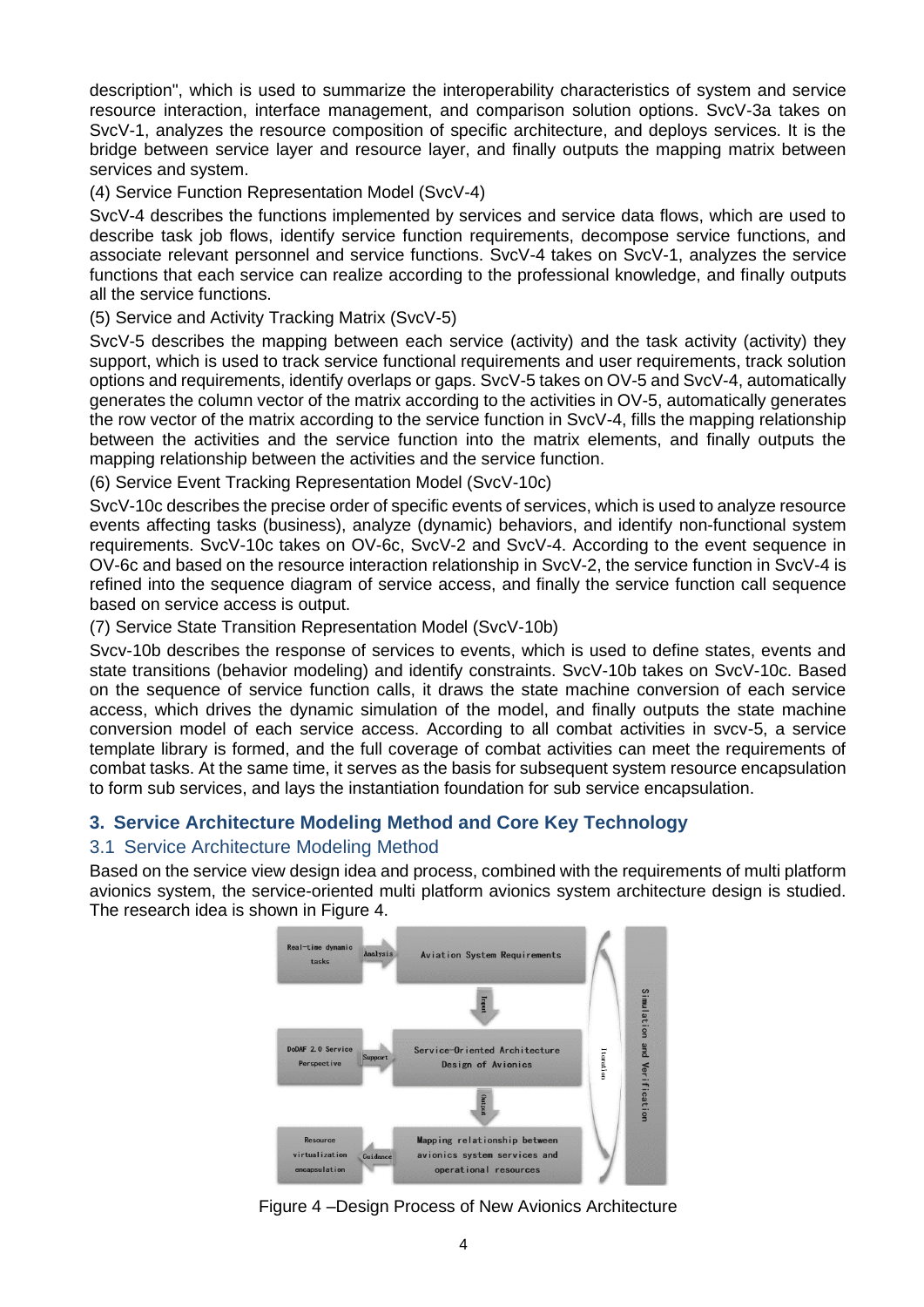The requirement of the avionics system obtained from real-time and dynamic task analysis is taken as input; the service-oriented avionics architecture design is carried out by using the service perspective design method in DODAF 2.0; the mapping relationship between the avionics system service and combat resources is output to guide the virtual encapsulation of combat resources. Thus decoupling the binding of tasks and resources not only meets the top-down and dynamic task requirements, but also meets the bottom-up and flexible resource allocation, which provides an effective guidance for the design and development of open avionics system.

## 3.2 Core Key Technology

In the process of designing a new service-oriented avionics architecture, it is necessary to break through the following core key technologies: the automatic acquisition technology of avionics system requirements in the complex battlefield environment, the dynamic adaptive avionics architecture design technology, the service mapping and packaging technology of the avionics resource function, and the simulation and verification technology of the new avionics service architecture.

(1) The automatic acquisition technology of avionics system requirements in the complex battlefield environment

Firstly, the top-down method is used to divide the typical mission phases according to the "OODA" ring, analyze all the operational activities needed to complete the mission and the interaction between them. Then, according to the avionics professional knowledge, the avionics system service needed to be invoked is analyzed for each operational activity. Finally, the main services of the avionics system are classified and summarized to form the logical service partition of the service access of the avionics system, and the interface and attributes of the services are added.

(2) The dynamic adaptive avionics architecture design technology

Undertaking the requirements of avionics system and logical service partition, further analyze the specific service function description according to the service access process in the avionics field. Based on the service view framework of DoDAF2.0, the service architecture model of avionics system is designed and established.

(3) The service mapping and packaging technology of the avionics resource function

Undertaking the service architecture model, mapping and packaging the service function and system resource function of avionics system is carried out according to the functions and capabilities of existing avionics system resources. Due to the variety of mapping methods, the resource deployment scheme of avionics system is flexible and variable. When the resources of the avionics system change (such as the failure of one avionics resource), modify the mapping matrix between service function and system resource function, and package other avionics system resources with the same function into such services.

(4) The simulation and verification technology of the new avionics service architecture

The service architecture model is simulated and verified from the aspects of syntax, semantics and pragmatics of software language. Based on task requirements, the service architecture model is repeatedly iterated to ensure its logical rationality self-consistency and feasibility.

### **4. Multi-Platform Avionics System Service Architecture Modeling Case**

Design a typical scene of civil unmanned aerial vehicle cluster joint rescue: the civil unmanned aerial vehicle cluster preloads the rescue task on the ground. After taking off, under the command of the ground station, it carries out air assembly networking and establishes communication, and returns for recovery after completing the rescue search task.

Based on the above scenarios, analyze and extract task activity and interaction information, and conduct operation view modeling, including high-level concept diagram OV-1, node connection diagram OV-2, information exchange matrix OV-3, organization relationship diagram OV-4, activity model OV-5, state transition description OV-6b and event tracking description OV-6c.

According to the interaction process between civil unmanned cluster, ground station and passenger plane in ov-2, it can be analyzed that civil UAV should include communication service, task loading service, flight management service, sensor management service, aircraft status monitoring service and so on; According to the professional knowledge in avionics field, the above services can be divided into sub services. For example, communication services can be divided into key management sub services, data communication sub services, satellite communication sub services,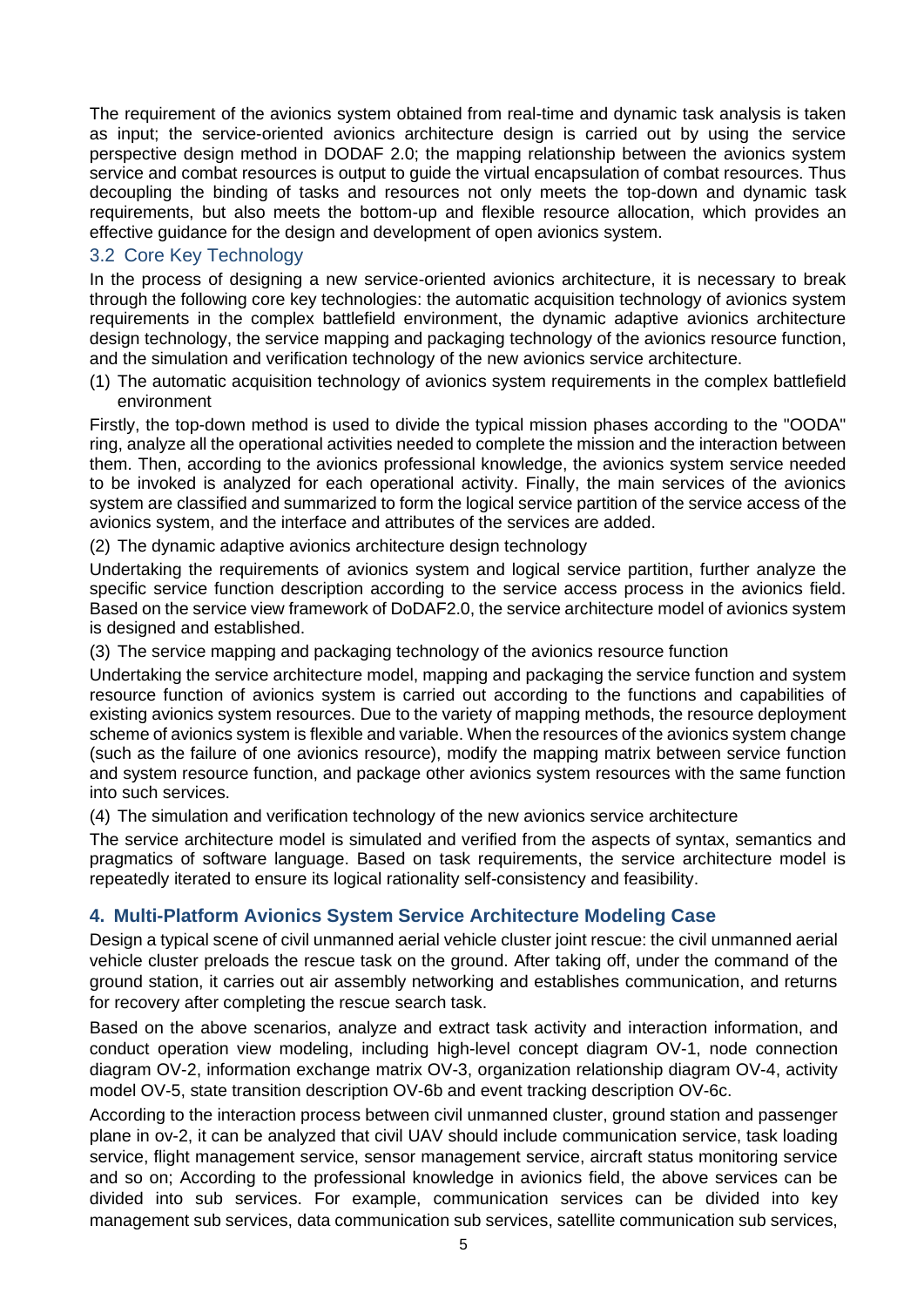#### **INSERT RUNNING TITLE HERE**

link management sub services, etc. the relationship between services and their sub services is summarized and integrated to form a SvcV-1 model, as shown in the figure below.



Figure 5 –SvcV-1 Model

Generate the service resource flow SvcV-2 model according to the resource flow, as shown in the following figure.





According to the professional knowledge, analyze the functions realized by the service and form the SvcV-4 model.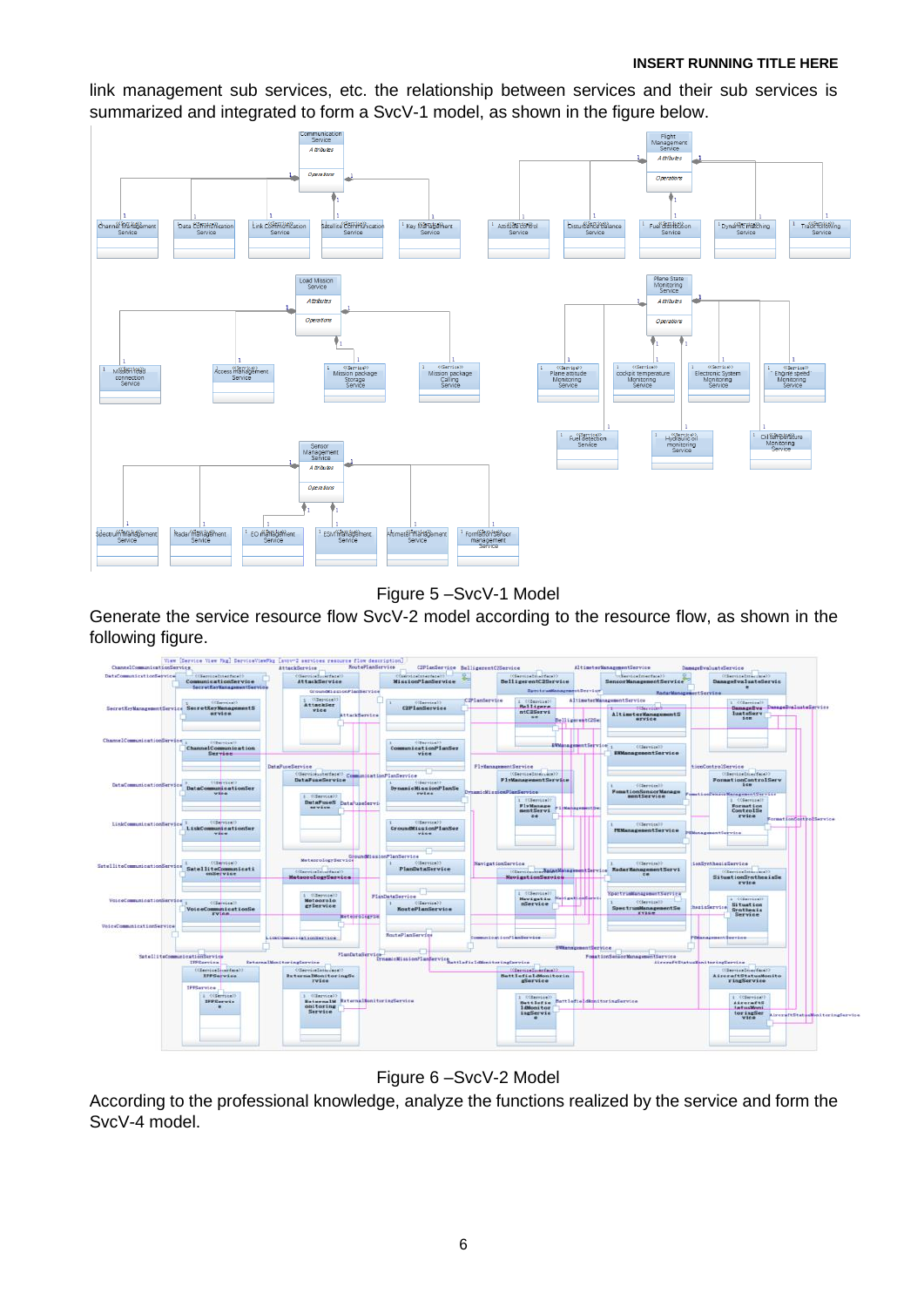

Figure 7 –SvcV-4 Model

At the same time, service and system mapping is formed according to the composition of underlying system resources, and the SvcV-3a model is generated, as shown in the table below.

| Table 1 -SvcV-3a Model       |          |               |               |                |          |            |          |  |  |  |
|------------------------------|----------|---------------|---------------|----------------|----------|------------|----------|--|--|--|
| System                       | Flight   | Communication | Photoelectric | Electronic     | Multi    | Integrated | $\cdots$ |  |  |  |
|                              | control  | System        | Wide Area     | Reconnaissance | Function | Processing |          |  |  |  |
| Service                      | system   |               | Detection     | and Search     | Radar    | Unit       |          |  |  |  |
|                              |          |               | Equipment     | Equipment      |          |            |          |  |  |  |
| Key Management               |          |               |               |                |          |            |          |  |  |  |
| Satellite Communication      |          |               |               |                |          |            |          |  |  |  |
| Data Communication           |          |               |               |                |          |            |          |  |  |  |
| Channel Management           |          |               |               |                |          |            |          |  |  |  |
| Link Management              |          |               |               |                |          |            |          |  |  |  |
| Radar Management             |          |               |               |                |          |            |          |  |  |  |
| EO Management                |          |               |               |                |          |            |          |  |  |  |
| Electronic Search Management |          |               |               |                |          |            |          |  |  |  |
| Altimeter management         |          |               |               |                |          |            |          |  |  |  |
| Formation Sensor Management  |          |               |               |                |          |            |          |  |  |  |
| $\cdots$                     | $\cdots$ | $\cdots$      | $\cdots$      | $\cdots$       | $\cdots$ | $\cdots$   |          |  |  |  |

Define the mapping relationship between service functions and activities to generate SvcV-5 model, as shown in the following table.

| Table 2 - SvcV-5 Model |  |
|------------------------|--|
|------------------------|--|

|              | To: OperationalActivity<br>Scope: OperationalViewPkg |                                                   |               |                    |                  |  |  |  |  |  |  |
|--------------|------------------------------------------------------|---------------------------------------------------|---------------|--------------------|------------------|--|--|--|--|--|--|
|              |                                                      | 8 MissionLoadAct 8 NetAct 8 DetectAct 8 ReturnAct |               |                    |                  |  |  |  |  |  |  |
| From:        | <b>2.</b> MissionLoadSf                              | ∿, MissionLoadAct                                 |               |                    |                  |  |  |  |  |  |  |
| <b>Servi</b> | 8 FlightManagementSf                                 |                                                   | <b>NetAct</b> | DetectAct          | <b>NeturnAct</b> |  |  |  |  |  |  |
|              | <b>R</b> DetectSf                                    |                                                   |               | <b>N</b> DetectAct |                  |  |  |  |  |  |  |
| 횎            | <b>ReturnSf</b>                                      |                                                   |               |                    | <b>NeturnAct</b> |  |  |  |  |  |  |
|              | $\mathbf{F}$ $\mathbf{R}$ Netsf                      |                                                   | <b>MetAct</b> |                    |                  |  |  |  |  |  |  |

Describe the timing of service access process according to the task process, dynamically verify the timing logic through state machine transformation, and generate SvcV-10c and SvcV-10b models.

Finally, taking the civil unmanned cluster joint rescue concept prototype demonstration scenario, task requirements and services as input, undertake the service architecture model, decompose the services corresponding to task activities into the functional disciplines of the system, and form the capability requirements of unmanned system. The equipment system requirements acquisition